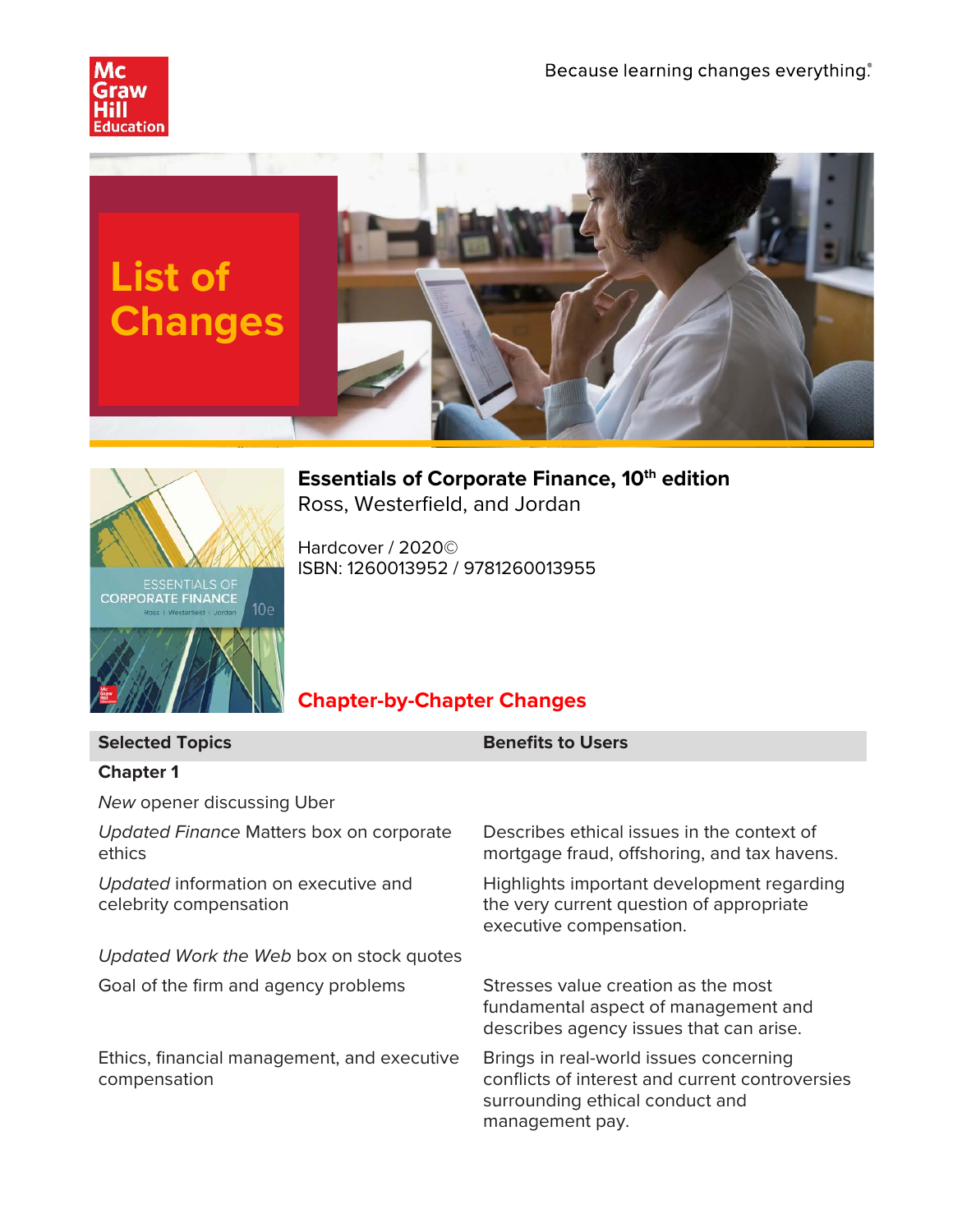*New* proxy fight example involving Trian Partners and Procter & Gamble

*New* takeover battle discussion involving Verizon and Yahoo!

## **Chapter 2**

| New opener discussing the Tax Cuts and<br>Jobs Act of 2017                                     |                                                                                                                                                                                       |
|------------------------------------------------------------------------------------------------|---------------------------------------------------------------------------------------------------------------------------------------------------------------------------------------|
| Cash flow vs. earnings                                                                         | Clearly defines cash flow and spells out the<br>differences between cash flow and earnings.                                                                                           |
| Market values vs. book values                                                                  | Emphasizes the relevance of market values<br>over book values.                                                                                                                        |
| New discussion of corporate taxes in light of<br>the TCJA                                      |                                                                                                                                                                                       |
| <b>Chapter 3</b>                                                                               |                                                                                                                                                                                       |
| Additional explanation of alternative<br>formulas for sustainable and internal growth<br>rates | Expanded explanation of growth rate<br>formulas clears up a common<br>misunderstanding about these formulas and<br>the circumstances under which alternative<br>formulas are correct. |
| Updated opener on PE ratios                                                                    |                                                                                                                                                                                       |
| Updated examples on Amazon vs. Alibaba                                                         |                                                                                                                                                                                       |
| Updated Work the Web box on financial<br>ratios                                                | Discusses how to find and analyze<br>profitability ratios.                                                                                                                            |
| Updated Finance Matters box on financial<br>ratios                                             | Describes how to interpret ratios.                                                                                                                                                    |
| <b>Chapter 4</b>                                                                               |                                                                                                                                                                                       |
| First of two chapters on time value of money                                                   | Relatively short chapter introduces just the<br>basic ideas on time value of money to get<br>students started on this traditionally difficult<br>topic.                               |
| Updated Finance Matters box on collectibles                                                    |                                                                                                                                                                                       |
| <b>Chapter 5</b>                                                                               |                                                                                                                                                                                       |
| Second of two chapters on time value of<br>money                                               | Covers more advanced time value topics with<br>numerous examples, calculator tips, and<br>Excel spreadsheet exhibits. Contains many<br>real-world examples.                           |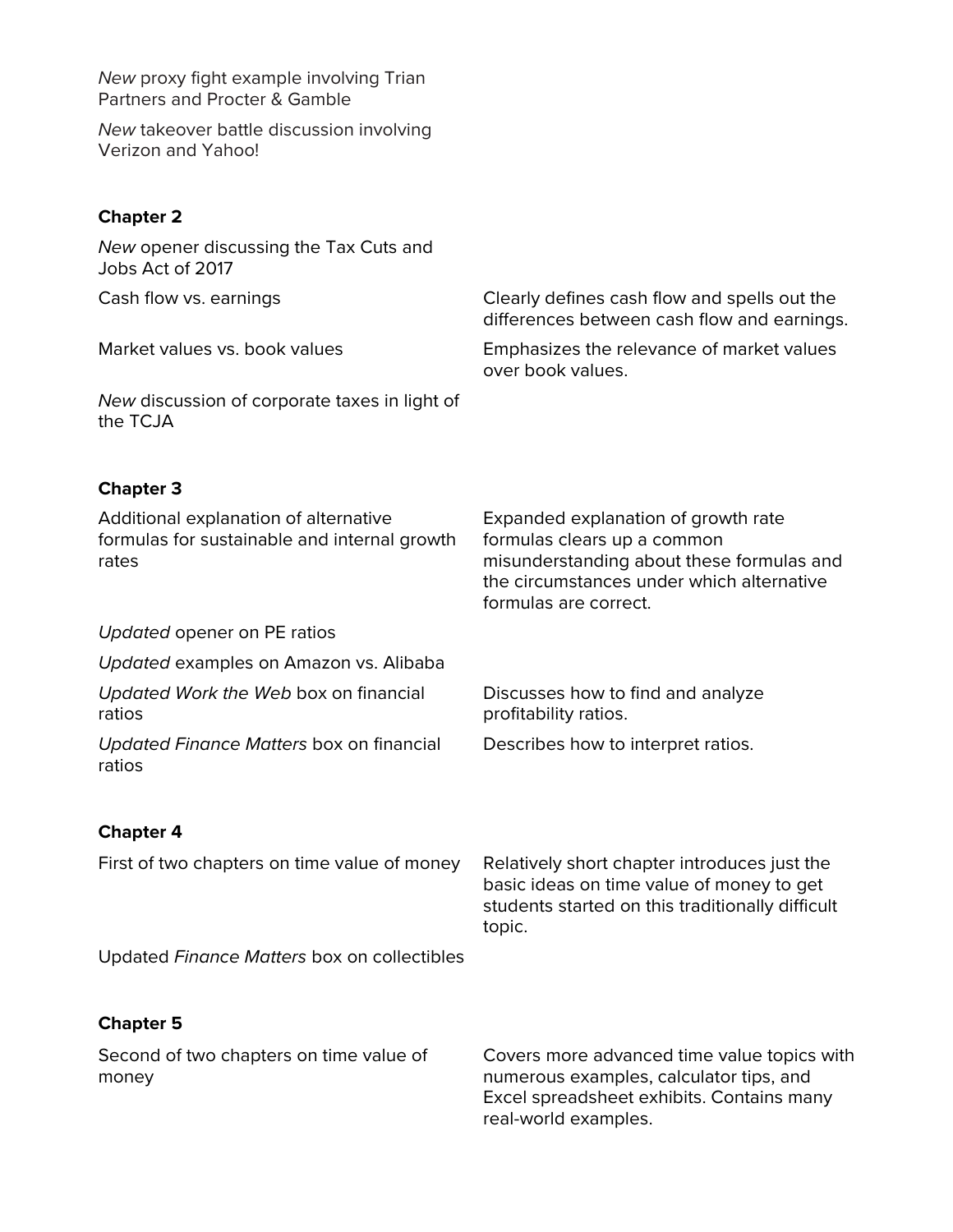| Updated opener on professional athletes'<br>salaries                                                              | Provides a real-world example why it's<br>important to properly understand how to<br>value costs incurred today versus future cash<br>inflows. |
|-------------------------------------------------------------------------------------------------------------------|------------------------------------------------------------------------------------------------------------------------------------------------|
| Updated Finance Matters box on lotteries                                                                          |                                                                                                                                                |
| Updated Finance Matters box on student<br>loans                                                                   |                                                                                                                                                |
| <b>Chapter 6</b>                                                                                                  |                                                                                                                                                |
| New opener on negative interest on various<br>sovereign bonds                                                     | Discusses the importance of interest rates<br>and how they relate to bonds.                                                                    |
| <b>Bond valuation</b>                                                                                             | Thorough coverage of bond price/yield<br>concepts.                                                                                             |
| Updated bond features example using Sprint<br>issue                                                               |                                                                                                                                                |
| Interest rates and inflation                                                                                      | Highly intuitive discussion of inflation, the<br>Fisher effect, and the term structure of<br>interest rates.                                   |
| Updated "fallen angels" example using Teva<br>Pharmaceuticals issue                                               |                                                                                                                                                |
| "Clean" vs. "dirty" bond prices and accrued<br>interest                                                           | Clears up the pricing of bonds between<br>coupon payment dates and also bond market<br>quoting conventions.                                    |
| Updated Treasury quotes exhibit and<br>discussion                                                                 | Up-to-date discussion of relatively new type<br>of call provision that has become very<br>common.                                              |
| Updated historic interest rates figure                                                                            |                                                                                                                                                |
| FINRA's TRACE system and transparency in<br>the corporate bond market                                             | Up-to-date discussion of new developments<br>in fixed income with regard to price, volume,<br>and transactions reporting.                      |
| "Make-whole" call provisions                                                                                      | Up-to-date discussion of relatively new type<br>of call provision that has become very<br>common.                                              |
| <b>Chapter 7</b>                                                                                                  |                                                                                                                                                |
| <b>Stock valuation</b>                                                                                            | Thorough coverage of constant and<br>nonconstant growth models.                                                                                |
| Updated opener on difference in dividend<br>payouts                                                               |                                                                                                                                                |
| Updated discussion of the NYSE, including<br>its acquisition by ICE and rising role of<br>technology of the floor | Up-to-date description of major stock market<br>operations.                                                                                    |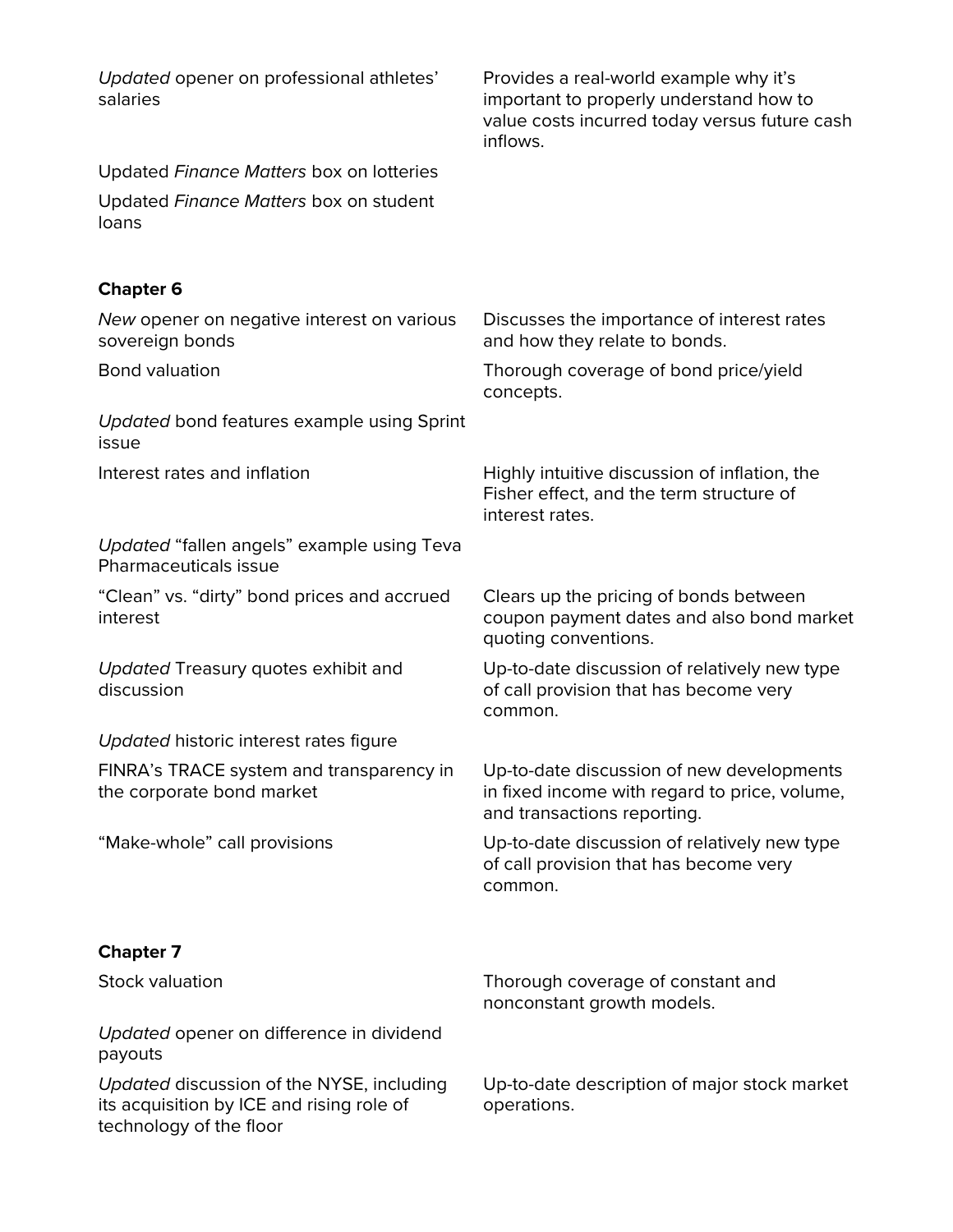*Updated Finance Matters* box on the OTCBB and the Pink Sheets markets

#### **Chapter 8**

*Updated* opener on GE's "Ecomagination" program Illustrates the growing importance of "green" business. First of two chapters on capital budgeting Relatively short chapter introduces key ideas on an intuitive level to help students with this traditionally difficult topic. NPV, IRR, MIRR, payback, discounted payback, and accounting rate of return Consistent, balanced examination of advantages and disadvantages of various criteria.

#### **Chapter 9**

*New* opener on project failures and successes

*New* discussion of bonus depreciation

Project cash flow Thorough coverage of project cash flows and the relevant numbers for a project analysis.

> Shows the importance of properly evaluating net present value.

Scenario and sensitivity "what-if" analyses Illustrates how to actually apply and interpret these tools in a project analysis.

### **Chapter 10**

*Updated* opener on stock market performance

*Updated Finance Matters* box on professional fund management and performance

### **Chapter 11**

Diversification, systematic, and unsystematic risk

*Updated* opener on stock price reactions to

Discusses the relationship between risk and return as it relates to personal investing.

Capital market history Extensive coverage of historical returns, volatilities, and risk premiums.

Market efficiency Efficient markets hypothesis discussed along with common misconceptions.

Geometric vs. arithmetic returns Discusses calculation and interpretation of geometric returns. Clarifies common misconceptions regarding appropriate use of arithmetic vs. geometric average returns.

> Illustrates basics of risk and return in a straightforward fashion.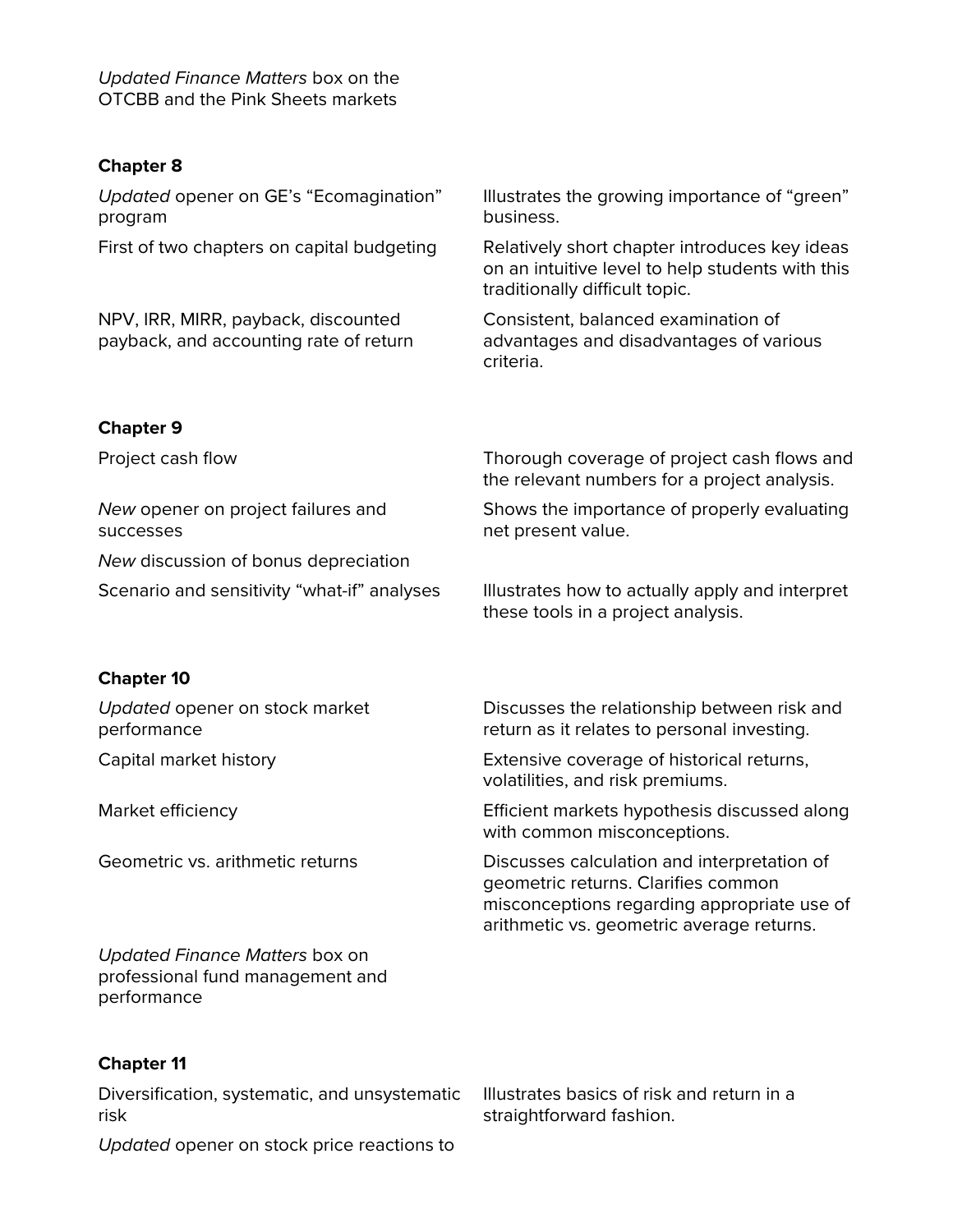| announcements                                                                                             |                                                                                                                                                            |
|-----------------------------------------------------------------------------------------------------------|------------------------------------------------------------------------------------------------------------------------------------------------------------|
| Updated beta coefficients exhibit and<br>associated discussion                                            | Develops the security market line with an<br>intuitive approach that bypasses much of the<br>usual portfolio theory and statistics.                        |
| New discussion of alpha                                                                                   |                                                                                                                                                            |
| <b>Chapter 12</b>                                                                                         |                                                                                                                                                            |
| Cost of capital estimation                                                                                | Intuitive development of the WACC and a<br>complete, web-based illustration of cost of<br>capital for a real company.                                      |
| <b>Updated WACC calculations for Eastman</b>                                                              |                                                                                                                                                            |
| Geometric vs. arithmetic growth rates                                                                     | Both approaches are used in practice. Clears<br>up issues surrounding growth rate estimates.                                                               |
| Updated section on company valuation with<br>the WACC                                                     | Explores the difference between valuing a<br>project and valuing a company.                                                                                |
| <b>Chapter 13</b>                                                                                         |                                                                                                                                                            |
| Basics of financial leverage                                                                              | Illustrates effect of leverage on risk and<br>return.                                                                                                      |
| Optimal capital structure                                                                                 | Describes the basic trade-offs leading to an<br>optimal capital structure.                                                                                 |
| New chapter opener on Tax Cuts and Jobs<br>Act                                                            |                                                                                                                                                            |
| New discussion of the effects of the TCJA on<br>corporate taxes                                           |                                                                                                                                                            |
| Financial distress and bankruptcy                                                                         | Briefly surveys the bankruptcy process.                                                                                                                    |
| <b>Chapter 14</b>                                                                                         |                                                                                                                                                            |
| Updated opener with Apple dividend<br>announcement                                                        | Raises questions about why raising dividends<br>and repurchasing stock would please<br>investors.                                                          |
| Updated figures on aggregate dividends,<br>stock repurchases, and proportion of firms<br>paying dividends | Brings students the latest thinking and<br>evidence on dividend policy.                                                                                    |
| Dividends and dividend policy                                                                             | Describes dividend payments and the factors<br>favoring higher and lower payout policies.<br>Includes recent survey results on setting<br>dividend policy. |
| Updated examples and Finance Matters box<br>covering buyback activity                                     | Explores the reasons that buybacks are<br>gaining in popularity now, following the<br>recent recession.                                                    |